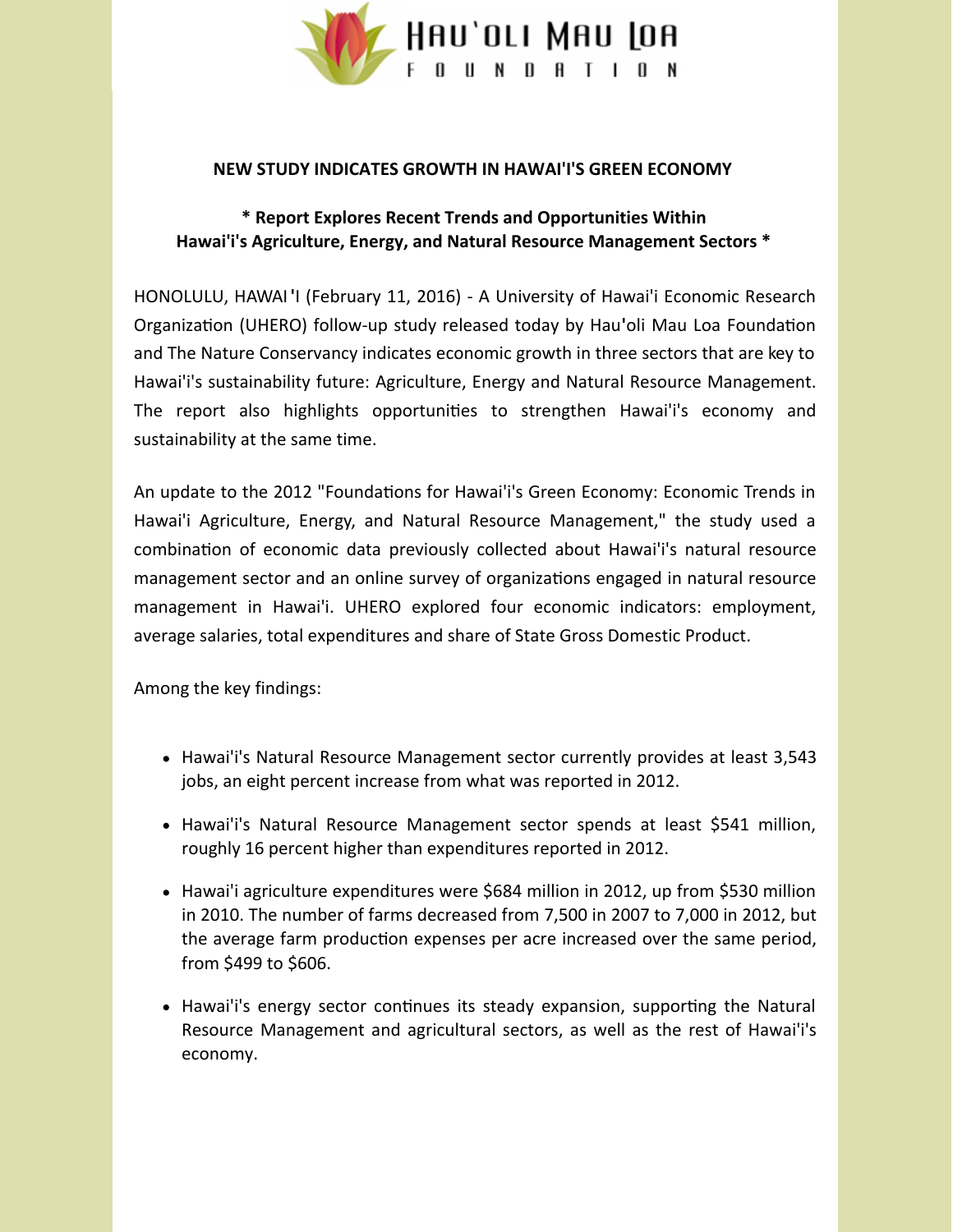*"Natural resources are a key component of Hawaii's culture and economy, but not a lot of research has been done to quantify trends in the sector,"* said Mark Fox, External Affairs Director of The Nature Conservancy's Hawai'i Program.

*"The UHERO study is changing that, providing much needed information about the economic indicators that are necessary to track public and private investment in caring for Hawaii's precious environment, as well as to inform an integrated policymaking approach."*



The report's findings can be used to educate policy and decision-makers of the current contribution and future potential of these sectors. Among the opportunities presented are the development or expansion of local training and education programs to match anticipated "green job" growth; the inclusion of appropriate economic indicators for the natural resource management sector in economic reports prepared by the State and other government agencies; and the investment in valuation of the State's natural capital to help others understand their value and make appropriate investments in maintaining or improving the State's natural resource assets.

Additionally, the report encouraged the pursuit of the most desirable college majors for natural resource management careers: natural resource management, biology, environmental studies, ecology and botany.

*"The* UHERO report provides great value not only to Hau'oli Mau Loa Foundation but *also to our Partners in helping to inform our efforts to support Hawai`i's youth in becoming* the next generation of environmental resource professionals in Hawaî i," said Janis Reischmann, Executive Director of Hau'oli Mau Loa Foundation. "With this follow*up* report, we're getting a clearer picture of the Natural Resource Management sector, *its current economic impact and future opportunities, which will allow us to further develop this sector's workforce for Hawai`i's future."*

To receive a copy of the report, "Recent Trends in Hawai'i's Green Economy: